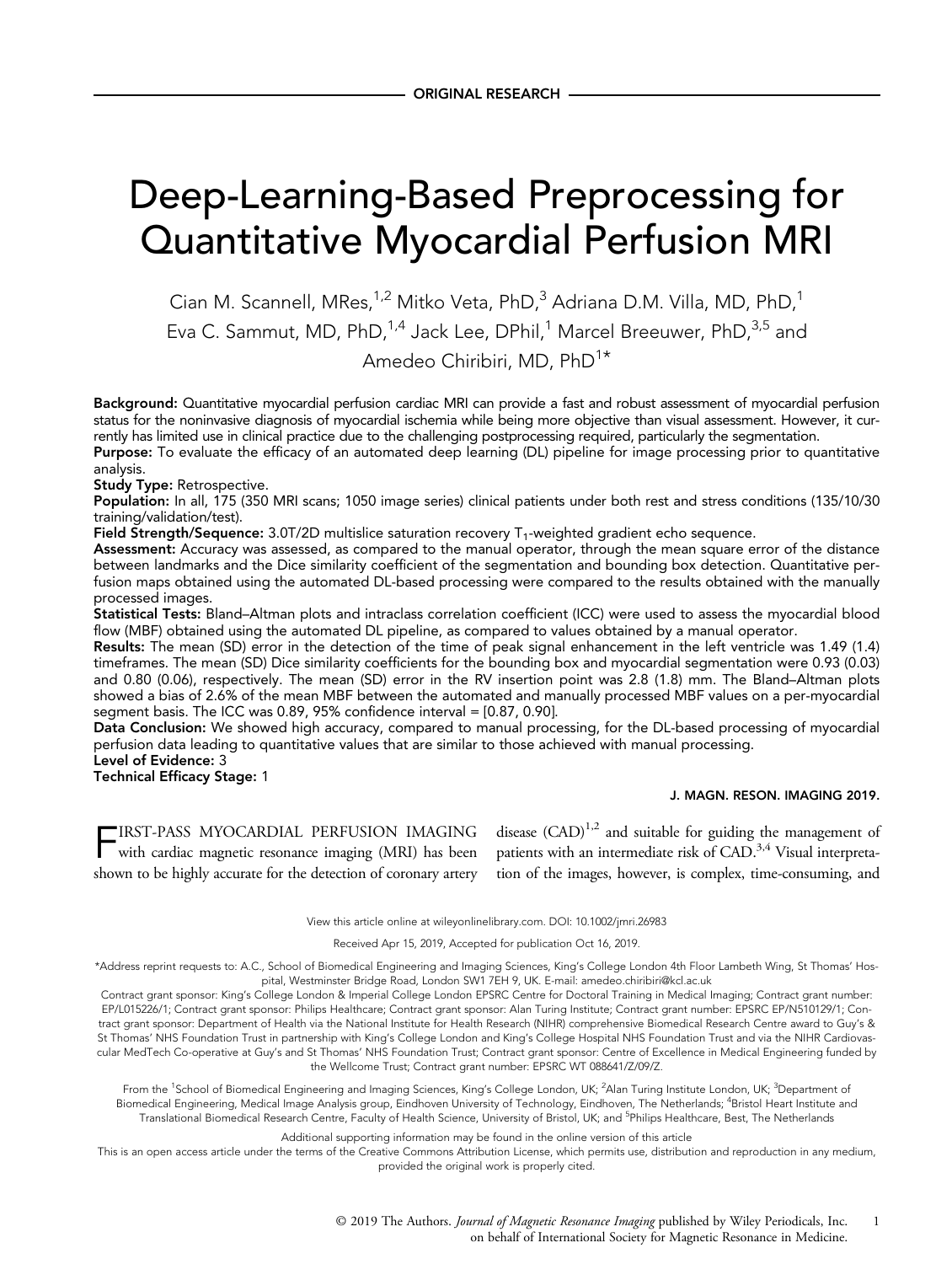the accuracy of the results is dependent on the level of training and experience of the operator, thereby limiting the adoption of these techniques outside highly experienced centers.<sup>5</sup>

An alternative to the visual assessment is quantitative perfusion analysis, which is made possible by the use of tracerkinetic modeling.6 Quantitative perfusion analysis can be automated<sup>7,8</sup> leading to fast, robust, and reproducible estimates of myocardial perfusion.9 Quantitative analysis has been validated against positron emission tomography  $(PET)$ ,<sup>10–12</sup> fractional flow reserve,<sup>13</sup> and microspheres.<sup>14,15</sup> Sammut et al have also recently demonstrated the independent prognostic value of quantitative stress perfusion MRI in patients with suspected CAD.<sup>16</sup> The availability of automated and standardized methods for quantitative analysis could facilitate the wider adoption of first-pass myocardial perfusion imaging.

The quantitative analysis requires challenging image processing.<sup>17</sup> It is required to identify the left ventricular blood pool to extract an arterial input function (AIF) to use along with the myocardial tissue curves in the model fitting. The segmentation of the myocardium is also desirable, as it allows the analysis of values specifically in the region of interest (ROI) and the computation of the myocardial perfusion reserve (MPR), which is the ratio of perfusion values at stress to the values at rest. The use of a segmentation also requires fewer voxels to be fit to the model, which is more timeefficient and allows the use of more advanced fitting algorithms that take advantage of spatial information.<sup>18,19</sup> Further advanced analysis techniques involve the assessment of the transmural gradient in contrast uptake across the myocardium<sup>20</sup> or the assessment of the temporal dyssynchrony of first-pass perfusion, $21$  for which an ROI is necessary. The identification of the right ventricular (RV) insertion points would also be beneficial in order to divide the myocardial segmentation into the standard American Heart Association  $(AHA)$  segments<sup>22</sup> and to relate perfusion abnormalities to coronary territories.

Myocardial perfusion image series present unique challenges to automated segmentation approaches due to the dynamic contrast-enhancement and the relatively low signalto-noise ratio (SNR). We propose that the automation of these processing steps can be achieved by leveraging the power of machine learning. In particular, deep learning has produced impressive results in many computer vision tasks such as image detection and recognition. Recently, deep learning has also seen more attention in the field of medical image analysis $^{23}$  and specifically in cardiac MR image analysis with fully convolutional neural networks (FCNs) being applied to the segmentation of anatomical structures in a variety of different applications.<sup>24,25</sup>

In this work, we developed deep-learning models in order to achieve the requisite preprocessing steps prior to quantitative modeling. These steps were tested individually and as part of the fully-automated pipeline.

# Materials and Methods

## **Subjects**

The dataset consisted of 175 subjects  $(64.3 \pm 10.3 \text{ years}$  old; 136 male) with suspected CAD referred on a clinical basis to King's College London Cardiac MR Service at St Thomas' Hospital (Guy's and St Thomas' NHS Trust). The dataset was randomly split into three sets of 135/10/30 for training/validation/testing. The full demographic and clinical characteristics of the patients is reported in the Supplementary Material, Table S1. The study was conducted in accordance with the Declaration of Helsinki (2000) and was approved by the National Research Ethics Service (15/NS/0030). All patients provided written informed consent.

#### Imaging

All examinations were performed with a 3T system (Achieva TX, Philips Healthcare, Best, The Netherlands) using a 32-channel cardiac phased array receiver coil. Perfusion images were acquired in three left ventricle (LV) short-axis slices (apical, mid-cavity, and basal) at mid-expiration with a saturation-recovery gradient echo method (repetition time / echo time  $3.0/1.0$  msec, flip angle  $15^{\circ}$ , saturation-recovery delay 120 msec, 5-fold  $k-t$  sensitivity encoding  $[k-t]$  SENSE] acceleration with 11 training profiles, giving a net acceleration of 3.8-fold, spatial resolution  $1.2 \times 1.2 \times 10 \text{ mm}^3$ ). Stress images were acquired during adenosine-induced hyperemia (140 μg/kg/min); 0.075 mmol/kg of bodyweight gadolinium (Gd) extracellular contrast agent (gadobutrol, Gadovist, Bayer, Germany) was injected at 4 mL/s followed by a 20-mL saline flush for each perfusion acquisition. Each bolus of gadobutrol was preceded by a diluted prebolus with 10% of the dose to allow quantification of perfusion, according to published methods.26

#### Processing Pipeline

As shown in Fig. 1, the first step of the pipeline is to detect the timeframe from the image series that corresponds to peak signal enhancement in the LV. Using this image, a bounding box is detected that encompasses the LV cavity and LV myocardium. The cropped image series are then passed to the motion correction scheme that we have described in detail in previous work.<sup>27</sup> The next step involves segmenting the motion-corrected and cropped peak LV contrast-enhancement timeframe to generate a myocardial mask and then the RV insertion points are detected. The AIF is extracted from a region identified using a region-growing algorithm starting from the position of highest signal inside the endocardial boundary, as defined by the automated segmentation. The AIF along with the voxelwise concentration curves extracted from the myocardium are then used for perfusion quantification using tracer-kinetic modeling. The RV insertion points are used to relate the quantitative perfusion values to AHA 16-segment model. The full pipeline proposed in this section is summarized in Fig. 1.

Each constituent component of the pipeline was evaluated using a suitable metric. Furthermore, the quantitative perfusion values achieved with the fully automated pipeline were then compared to those achieved using the manual analysis from an expert operator. This allows the assessment of the effectiveness of the whole pipeline and demonstrates the feasibility of its unsupervised deployment in the clinic.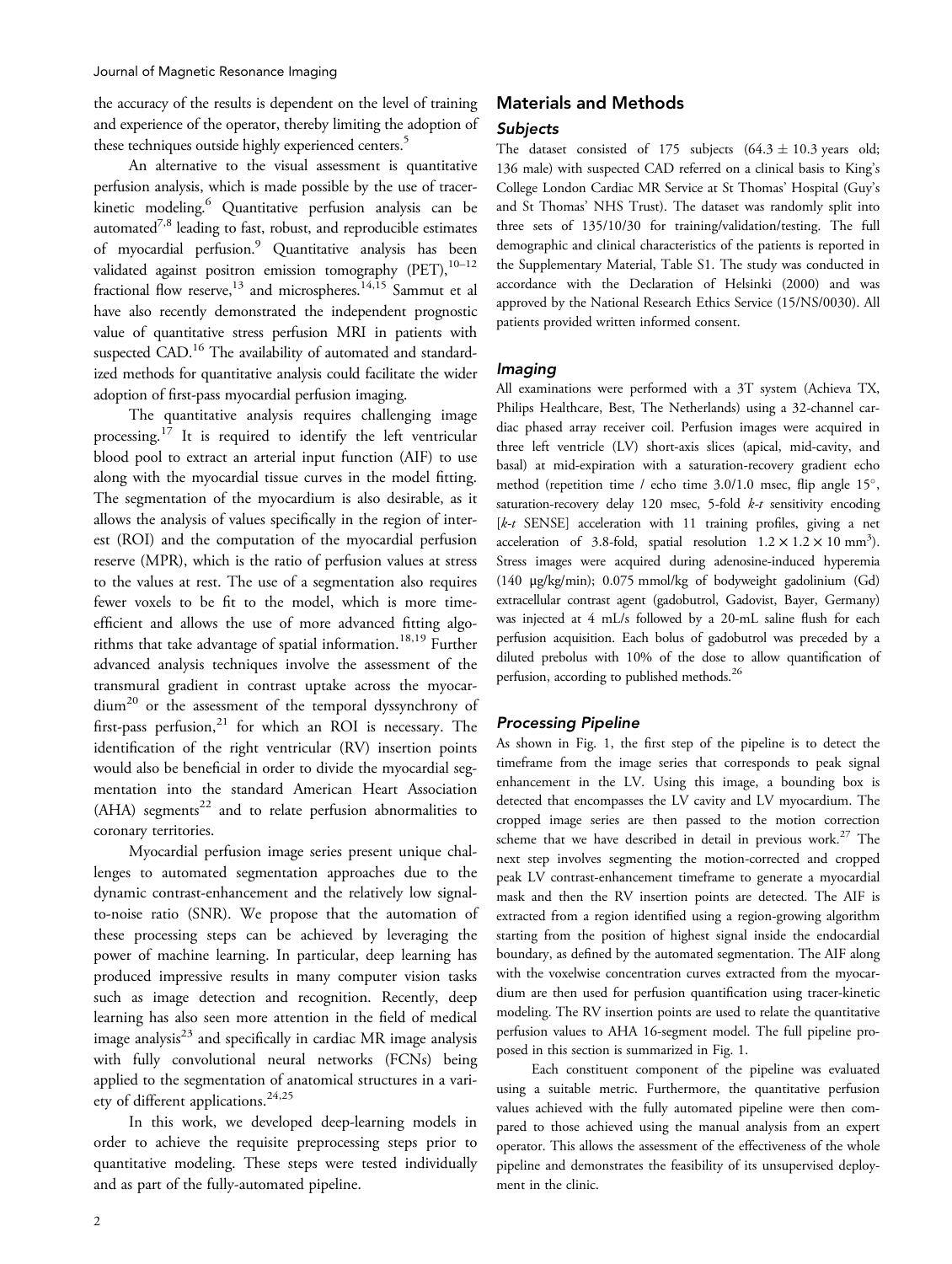

FIGURE 1: The flow chart representing the pipeline for automated myocardial perfusion quantification. The peak LV enhancement frame in the image series is first identified. This timeframe is then cropped (motion correction is then applied), the myocardium segmented, and RV insertion point determined. Perfusion is quantified using tracer-kinetic modeling in the myocardium and this is combined with the RV insertion point to generate the bullseye plot.

#### Training Labels

The epicardial and endocardial borders were manually traced at the time of peak LV enhancement using  $cvi^{42}$  software (Circle Cardiovascular Imaging, Calgary, Alberta, Canada) by an experienced operator (E.S., level 3 competency accreditation, $28$  with more than 5 years of experience in cardiac MRI). The RV insertion points were subsequently marked. The timepoint was found by scrolling through the timeframes in the viewer until a satisfactory frame was reached and this timepoint was used for training the LV peak enhancement classifier. The training labels for the bounding box were obtained from the segmentation by computing the smallest box that fits the entire myocardium and expanding it by 20 voxels in each dimension. This analysis was repeated by a second experienced operator (A.V., level 3 accredited $^{28}$  with more than 5 years of experience in cardiac MRI) for the test set to assess the interobserver variability rate.

### Training Details

Each of the 175 patients in the dataset underwent perfusion imaging under both rest and stress conditions in which three LV short-axis slices were acquired yielding a total of 1050 (three imaging planes at both rest and stress for each patient) individual image series. The networks were trained individually for each of the four steps. Prior to training, the images were interpolated to the required dimension, as described in the individual sections, using bicubic interpolation. All images were normalized to have intensity values in the range of [0,1]. On-the-fly data augmentation was applied to the training images, which consists of applying random amounts of translation, rotation, scaling, intensity variation, and noise to the images. A batch size of 32 was used in the training of all networks. L2 regularization on the parameters of the convolution kernels was used with a weight of 0.001. The respective cost functions were optimized using the Adam optimizer<sup>29</sup> with a learning rate of 0.0001 until convergence. Early stopping with a patience of 3000 iterations, assessed using the validation accuracy, was used to determine convergence.

## Peak LV Enhancement Detection

A convolutional neural network (CNN) was used to identify the timeframe corresponding to peak contrast-enhancement in the LV. The CNN takes each timeframe in the image series  $(256 \times 256)$ voxels) along with the two preceding and two subsequent timeframes as input and outputs as a single number that represents the probability that that timeframe corresponds to the peak LV enhancement in the series. The CNN consists of four convolutional layers followed by two fully-connected layers and is similar to those previously shown to be successful for image recognition tasks.<sup>30</sup> Each convolutional layer uses  $3 \times 3$  kernels and is followed by a  $2 \times 2$  maxpooling layer. It uses batch normalization and rectified linear unit (ReLU) activations except for the output layer, which uses a softmax activation, as shown in the Supplementary Material, Table S2. Dropout is used with probability 0.5 in the fullyconnected layers. The model was trained by minimizing the crossentropy loss function.

In order to identify the time of peak LV enhancement in a new image series, the trained classifier was applied individually to each timeframe in the image series. This approach gives a probability for each timeframe to be the peak LV enhancement image. The timeframe with the highest probability is taken as the estimate. A plot of the probability over time for an image series is shown in the Supplementary Material, Fig. S1.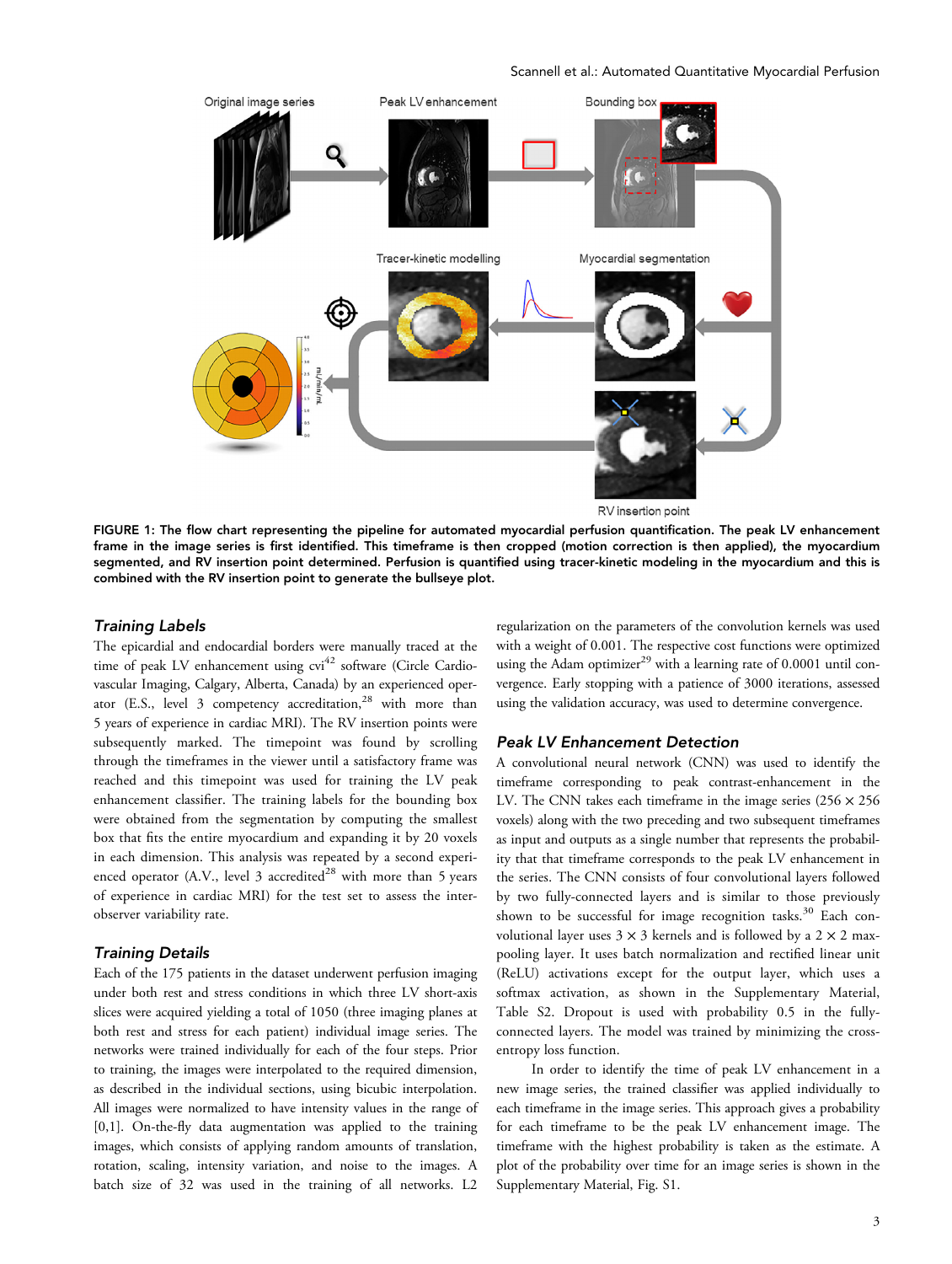#### Bounding Box Detection

The architecture used to detect the bounding box is the same as that used in the previous step except that the output is now four continuous values rather than the class probabilities (a linear activation is used for the four output units). The network takes the frame of peak LV enhancement as input  $(256 \times 256$  voxels) and outputs the parameters that define the bounding box. It is, however, known to be challenging to train a network to directly detect the coordinates of the corners of the bounding box.<sup>31</sup> A solution to this problem was inspired by the idea of region proposals used by the Faster R-CNN architecture.<sup>32</sup> That is, it first assumes that the object, which in this case is the LV cavity and LV myocardium, is within a  $75 \times 75$  voxel ROI centered around the center of the image. The CNN then outputs how much to adjust this ROI so that it better fits the area of interest. The output of the CNN is the displacement of the center of the proposed ROI and scaling factors for the width and height of the proposed ROI. An example image is shown in Fig. 2, with the original proposed ROI and the identified deformation. The mean squared error between the computed transformation of the proposed ROI and the true transformation required was optimized. The CNN was trained using only the peak LV enhancement timeframe from the basal slice and during testing is only applied to the basal slice. Due to the shape of the LV and the planning of the short axis, the bounding box computed on the basal LV slice also applies to the mid-ventricular and apical slices.

#### Myocardial Segmentation

The myocardial segmentation utilizes the U-Net architecture, 33 which is a fully convolutional network. The input to the network is an image of size 96 × 96 voxels (the cropped and motion-corrected peak LV enhancement frame) and the output is an image of the same size which corresponds to the voxelwise classifications of the



FIGURE 2: The original proposed ROI (dotted line yellow bounding box) for an example patient. The arrows indicate the deformation output by the CNN to give the ROI for this patient with the detected bounding box shown as the blue continuous line bounding box.

myocardium. The architecture is summarized in the Supplementary Material, Table S3. The cost function that was optimized was the Dice similarity coefficient  $(DSC)^{34}$  between the detected segmentation and the human operator segmentation.

The final segmentation is taken as the largest connected component of the binary mask. Failed segmentations are detected automatically by assessing whether the segmentation achieves the expected "closed-loop" shape of the myocardium. In the case of a failed segmentation, a correction is attempted in a similar manner to Fahmy et al.<sup>25</sup> As previously described, the nearby timeframes have very similar appearances. Therefore, in the case of a failed segmentation, the segmentation network is applied to all images within two timeframes of the detected peak LV enhancement. The segmentation from the closest timeframe that achieves the expected shape is taken as the segmentation.

## Insertion Point Detection

The problem of detecting landmarks in medical images is known to be challenging.<sup>35</sup> This is due to the high noise levels, large variation in the location of the landmark across subjects, and differences due to subjective positioning of the landmarks by different operators. This makes it extremely difficult to train a regression model to output the coordinates of the landmark. An image-to-image approach such as U-Net can be used to output a segmentation that contains just the one voxel of the landmark location. However, such an approach suffers from the class imbalance problem.

Our approach builds on the idea of supervised action classifiers, as proposed by Xu et al. $31$  For each case, an action map is created that represents for each voxel in the image the direction (left, right, up, or down) towards the landmark. An example activation map is shown in Fig. 3 (right). An FCN was then trained to detect which one of these four partitions each voxel belongs to. The U-Net architecture is used here and is the same as was used for the myocardial segmentation except for the output activation, which is a softmax rather than a sigmoid to reflect the fact that this is now a multiclass classification problem. The cross-entropy loss function was optimized. From the computed activation maps, regression lines were fit to the boundaries of the partitions and the estimate of the RV insertion point was taken as the intersection of these lines, as shown in Fig. 3 (left).

#### Evaluation

Each step of the pipeline was evaluated individually by computing a relevant metric for each patient in the test set. For the peak LV enhancement frame detection, the mean difference (in number of timeframes) between the visually chosen timeframe and the detected timeframe was used to evaluate the performance. For both the bounding box detection and the myocardial segmentation steps, the DSC between the outputs and those that were manually acquired is reported. For the segmentation, the metric is compared to the interobserver variability rate found from repeated segmentations by different operators. For the RV insertion points, the Euclidean distances in terms of mm was used to measure the performance.

## Perfusion Quantification

Quantitative perfusion analysis was performed on the test cases using both the manually obtained labels and the deep-learning outputs. The perfusion quantification used a two-compartment exchange model<sup>6</sup> for which the kinetic parameters were inferred using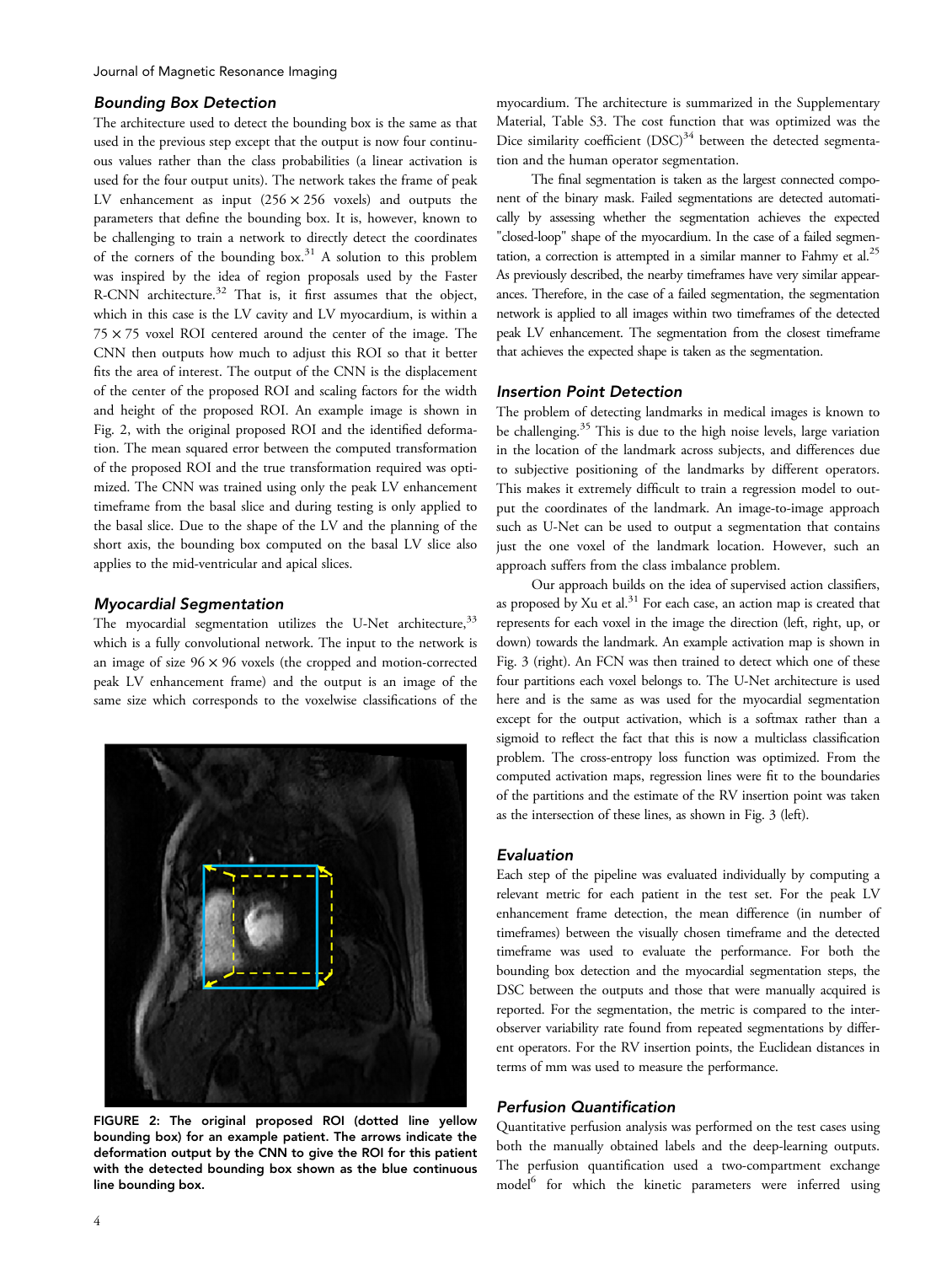Original image with RV insertion point

Action map



FIGURE 3: Left: the RV insertion point marked on an example patient with the lines of slope  $\pm$  1 that separate the regions of the action map overlaid. Right: The resulting action map, with the direction towards the landmark point shown for each pixel.

hierarchical Bayesian inference, as previously described.<sup>19</sup> Bland– Altman analysis was used to analyze the bias and limits of agreement between the manual and automated analysis and the linear relationship and intraclass correlation (ICC) between the obtained quantitative values was assessed.

## Results

Representative example cases, with a comparison between manual and automated processing, are shown in Supplemental Figs. S3–S7.

## Peak LV Enhancement Detection

The accuracy of the classifier when applied individually to images in the test set was 97.6%. When the peak LV enhancement frame was chosen, as described in the Methods section, the mean (standard deviation [SD]) difference in terms of timeframes ( $n = 60, 30$  patients rest and stress) was 1.48 (1.4). The maximum error was three timeframes. It can be noted that even in this case the detected timeframe is very similar to the manual choice and is a reasonable choice for the peak LV enhancement frame, shown in Supplementary Material Fig. S2.

## Bounding Box Detection

The mean (SD) DSC between the detected and manually selected bounding box for the test set ( $n = 60, 30$  patients rest and stress) was 0.93 (0.03).

## Myocardial Segmentation

The mean (SD) DSC between the automated and manual segmentations ( $n = 180, 30$  patients with three imaging slices rest and stress) was 0.80 (0.06). The lowest DSC recorded on the test set was 0.69; this image with its corresponding manual and automated segmentation is shown in Fig. S5d. The segmentation of 5 out of 180 test images failed and they were replaced with a successful segmentation computed using a nearby timeframe. The mean (SD) DSC between the segmentations of observer 1 and observer 2 was 0.83 (0.05). Some example images from the different observers are shown in Supplementary Material Fig. S8.

## RV Insertion Point Detection

The mean (SD) Euclidean distance (in mm) between the automated and manually chosen RV insertion points ( $n = 360$ , 180 imaging slices  $\times$  2 insertion points) was 2.8 (1.8).



FIGURE 4: Left: Bland–Altman plots of the automatically processed vs. manually processed quantitative perfusion values averaged over each of the 16 AHA segments. Blue and orange lines represent the bias and  $\pm$  1.96 SD limits, respectively, with the shaded regions being the 95% confidence intervals. Right: A scatterplot of the manually processed vs. the automatically processed quantitative perfusion values averaged over each segment of the myocardium. The plotted line is the computed line of best fit with no intercept (slope = 0.93).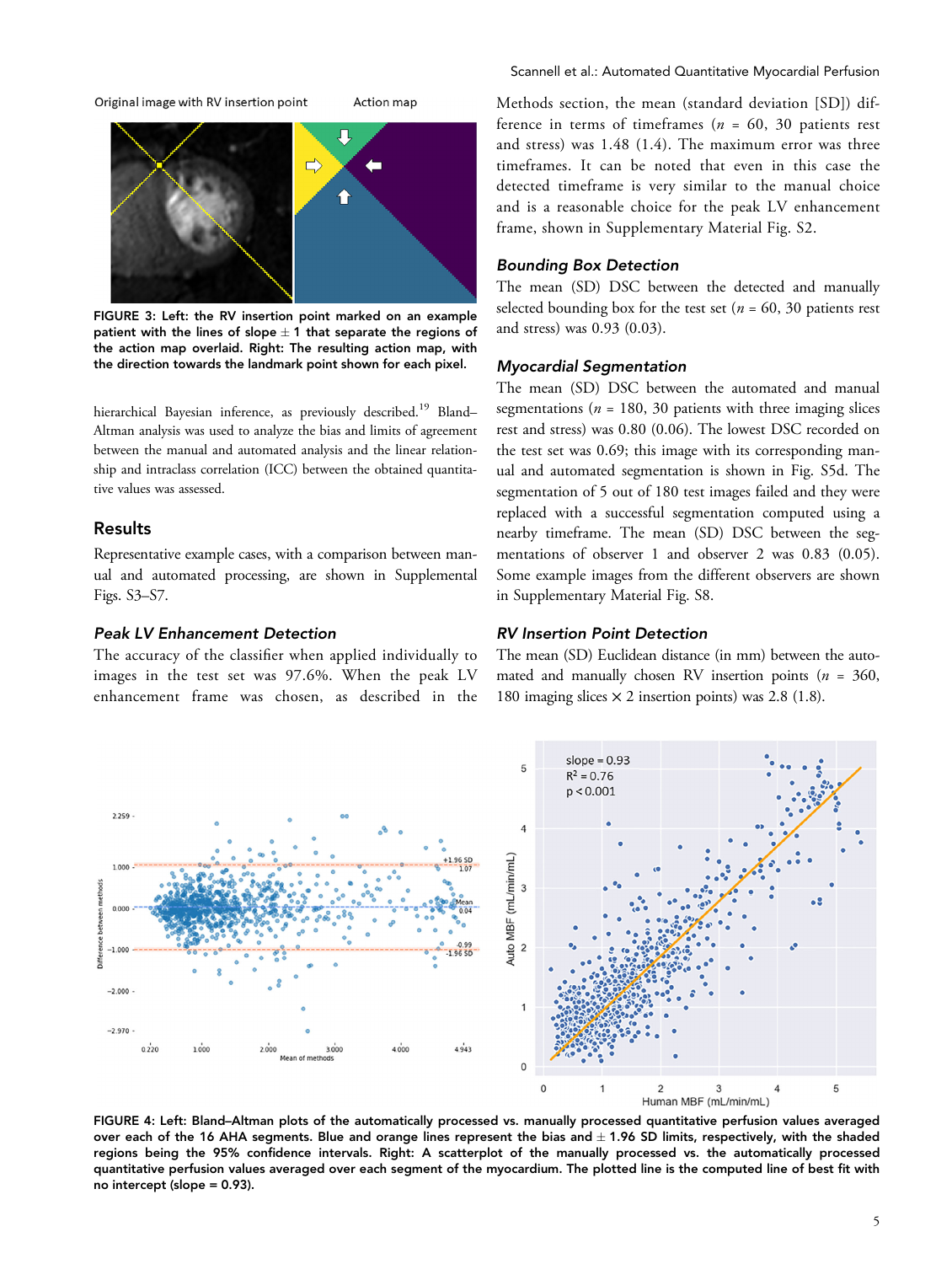### Perfusion Quantification

The automatically and manually processed test image series resulted in a mean (SD) myocardial blood flow (MBF) of 0.93 (0.37) and 0.91 (0.39) mL/min/mL at rest ( $n = 90$ ) and 2.04 (0.89) and 2.09 (1.26) under stress  $(n = 90)$ , respectively. These values are in line with the ranges previously reported in the literature.7,8,36 The use of the RV insertion points further allows the division of the myocardium from the three acquisition slices into the AHA 16-segment model. The Bland–Altman analysis showed a good agreement between the automated and manual MBF values on a persegment basis ( $n = 960, 30$  patients with rest and stress  $\times 16$ AHA segments) (Fig. 4, left) with the bias being 2.6% of the mean MBF value. There was a strong correlation between the MBF values automatically and manually processed with a slope (with no intercept) on a per-segment basis of 0.93 with an  $R^2$  of 0.76 (Fig. 4, right). The ICC was 0.89, 95% confidence interval [0.87, 0.90].

# **Discussion**

In this work we introduced an automated, deep-learningbased preprocessing pipeline for the quantification of myocardial perfusion MRI. The deep learning pipeline processes an image series in a few seconds, compared to roughly 5 minutes for a manual operator, allowing the full quantitative analysis to be performed automatically in just a few minutes. Each step of the pipeline was validated independently, with good results reported. The accuracy of the segmentation was comparable to the interobserver agreement and the quantitative analysis performed with the fully automated pipeline yielded MBF values that were in line with those computed with the manual interaction at each step. The fully automated pipeline was also successful in each image series (180/180) in our test set, indicating the robustness of this approach. As demonstrated by the similarity of the quantitative perfusion values obtained with both the automated and manual pipelines, the pipeline is not sensitive to the errors seen in detecting the peak LV enhancement frame, bounding box, and RV insertion points or segmenting the myocardium.

Despite the increased challenges posed by first-pass perfusion images, the average (SD) DSC reported is in a similar range to that reported for the segmentation in a comparable automated pipeline for  $T_1$  mapping (0.80 [0.06] vs. 0.85  $[0.07]$ .<sup>25</sup> It is also similar to the performance of the model Bai et al<sup>24</sup> developed when applied to a clinical dataset including diseased patients.

There has been previous work reporting fullyautomated solutions for myocardial perfusion quantification.7,8 However, neither of these solutions at present provide a myocardial segmentation, which is the most time-consuming manual task for the operator. The benefits

of automatically segmenting the myocardium include reduced processing time in the quantification step, more interpretable parameter maps, and direct statistics for the ROI. The use of a myocardial segmentation has the potential to give a more objective diagnosis; for example, it allows the computation of the extent of perfusion defect as a percentage, which is a strong indicator of future events. Furthermore, fitting the model parameters in only the myocardium allows the use of spatial regularization<sup>18,19</sup> and the computation of the differences in perfusion between the endocardial and epicardial layers of the myocardium and perfusion dyssynchrony measures.<sup>20,21</sup>

A possible alternative pipeline could have involved the individual segmentation of each timeframe in the image series. In theory, this approach would not require an explicit motion correction step, as the segmentations for each timeframe could be matched to each other. It is the success of our recently validated motion correction scheme<sup>27</sup> that allows us to process just one timeframe. The benefits of this approach include that it is not necessary to design a scheme for matching points in different segmentations across different timeframes to extract voxelwise concentration curves. Moreover, it was significantly easier to gather high-quality training data, as an observer was only asked to segment the single frame at peak LV enhancement from each slice, reducing the manual work by a factor of 100. This is likely to be important for groups that want to reproduce the pipeline. It is also a significant consideration when acquiring more data to use transfer learning to adapt the pipeline to different acquisition parameters in the future. Our approach is also likely to be more robust, as we have chosen only the timeframe with the highest SNR and contrast to process. The segmentation of all timeframes would also include precontrast frames where there is very little signal in the myocardium to guide the segmentation.

A further strength of this work is that it used a representative clinical dataset for training, including a significant proportion of diseased patients, so by default should be applicable in the clinic on data acquired using similar methods. Transfer learning techniques have already been shown to be able to account for differences in the input domain and we envisage a future application to extend the pipeline to data acquired from different types of scanners at different centers.<sup>24,25</sup>

In our study, the size of the dataset available was limited. In order to negate this problem, data augmentation was employed. Online data augmentation was used with random transformations added to the data before each iteration of training. This helps the network to generalize better and to learn a more robust representation of the myocardium. However, this only addresses the lack of training data; it would be beneficial to further test the method on a larger dataset. A further limitation is that the primary endpoint of the analysis,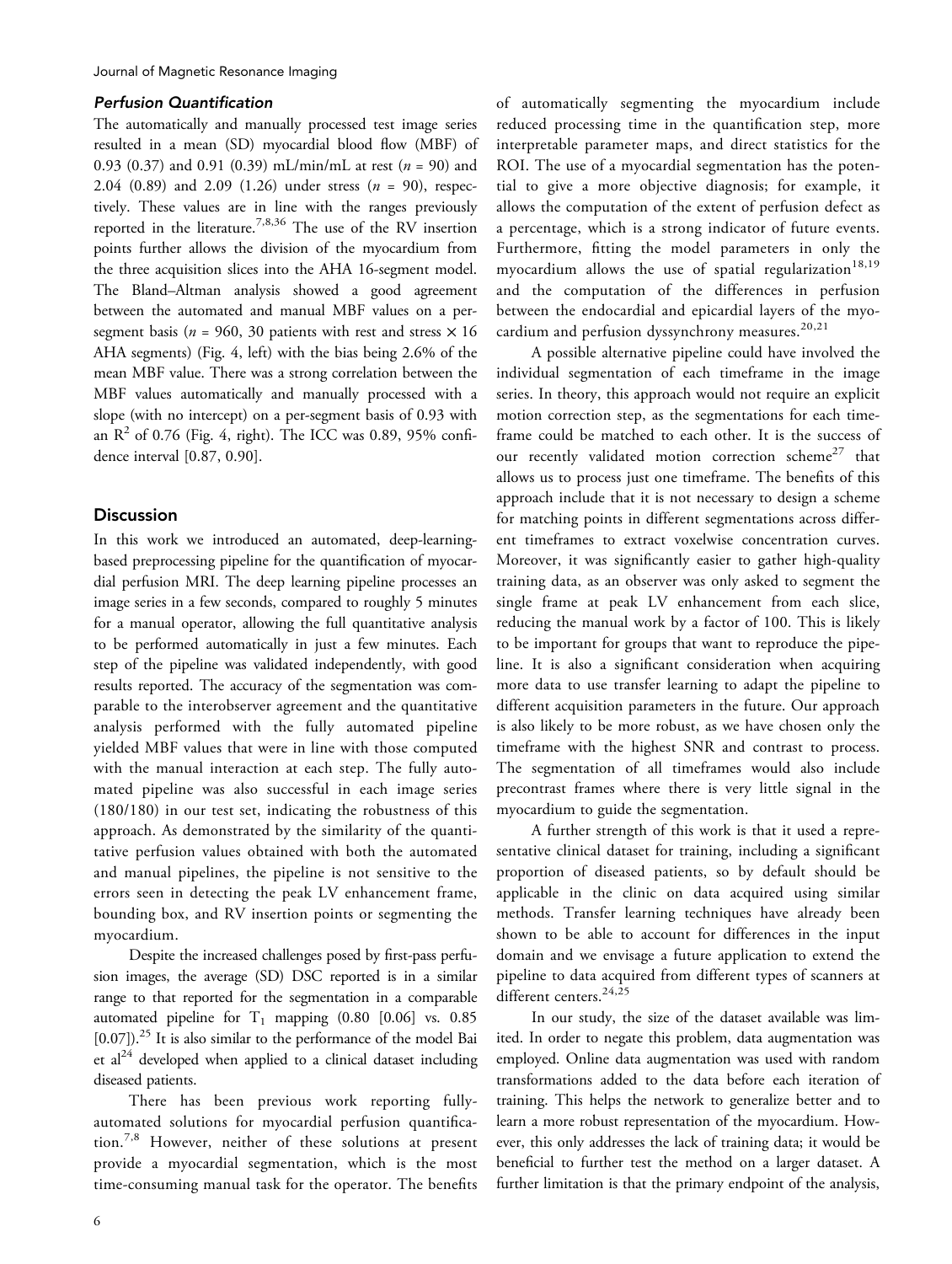#### Scannell et al.: Automated Quantitative Myocardial Perfusion

the quantitative perfusion values, does not have a groundtruth available for validation and that we have only shown that the quantitative values that are similar to those achieved manually by an expert operator. This does not investigate the diagnostic accuracy of these quantitative values, and thus further work to establish the diagnostic accuracy of the automated pipeline is warranted.

In conclusion, we proposed a fast and automated method for processing myocardial perfusion MR images prior to quantitative analysis. This automates the time-consuming and subjective processing tasks, such as myocardial segmentation, and performs on a par with the manual experts. We anticipate that this will lead to increased adoption of quantitative perfusion analysis in the clinic as well as opening up new possibilities for research in the field.

# Conflict of Interest

M.B. is an employee of Philips Healthcare.

## References

- 1. Schwitter J, Wacker CM, Wilke N, et al. Superior diagnostic performance of perfusion-cardiovascular magnetic resonance versus SPECT to detect coronary artery disease: The secondary endpoints of the multicenter multivendor MR-IMPACT II (Magnetic Resonance Imaging for Myocardial Perfusion Assessment). J Cardiovasc Magn Reson 2012; 14:1–10.
- 2. Nagel E, Greenwood JP, McCann GP, et al. Magnetic resonance perfusion or fractional flow reserve in coronary disease. N Engl J Med 2019 [Epub ahead of print].
- 3. Montalescot G, Sechtem U, Achenbach S, et al. 2013 ESC guidelines on the management of stable coronary artery disease. Eur Heart J 2013;34:2949–3003.
- 4. Windecker S, Kolh P, Alfonso F, et al. 2014 ESC/EACTS guidelines on myocardial revascularization. Eur Heart J 2014;35:2541–2619.
- 5. Villa ADM, Corsinovi L, Ntalas I, et al. Importance of operator training and rest perfusion on the diagnostic accuracy of stress perfusion cardiovascular magnetic resonance. J Cardiovasc Magn Reson 2018; 20:74.
- 6. Jerosch-herold M. Quantification of myocardial perfusion by cardiovascular magnetic resonance. J Cardiovasc Magn Reson 2010; 12:1–16.
- 7. Hsu L-Y, Jacobs M, Benovoy M, et al. Diagnostic performance of fully automated pixel-wise quantitative myocardial perfusion imaging by cardiovascular magnetic resonance. JACC Cardiovasc Imaging 2018:1–11.
- 8. Kellman P, Hansen MS, Nielles-Vallespin S, et al. Myocardial perfusion cardiovascular magnetic resonance: optimized dual sequence and reconstruction for quantification. J Cardiovasc Magn Reson 2017;19:43.
- 9. Jerosch-Herold M, Wilke N, Stillman AE, Wilson RF. Magnetic resonance quantification of the myocardial perfusion reserve with a Fermi function model for constrained deconvolution. Med Phys 1998;25: 73–84.
- 10. Morton G, Chiribiri A, Ishida M, et al. Quantification of absolute myocardial perfusion in patients with coronary artery disease. J Am Coll Cardiol 2012;60:1546–1555.
- 11. Miller CA, Naish JH, Ainslie MP, et al. Voxel-wise quantification of myocardial blood flow with cardiovascular magnetic resonance: Effect of variations in methodology and validation with positron emission tomography. J Cardiovasc Magn Reson 2014;16:1–15.
- 12. Engblom H, Xue H, Akil S, et al. Fully quantitative cardiovascular magnetic resonance myocardial perfusion ready for clinical use: A comparison between cardiovascular magnetic resonance imaging and positron emission tomography. J Cardiovasc Magn Reson 2017;19:1–9.
- 13. Bettencourt N, Chiribiri A, Schuster A, et al. Cardiac magnetic resonance myocardial perfusion imaging for detection of functionally significant obstructive coronary artery disease: A prospective study. Int J Cardiol 2013;168:765–773.
- 14. Hsu LY, Groves DW, Aletras AH, Kellman P, Arai AE. A quantitative pixel-wise measurement of myocardial blood flow by contrastenhanced first-pass CMR perfusion imaging: Microsphere validation in dogs and feasibility study in humans. JACC Cardiovasc Imaging 2012; 5:154–166.
- 15. Schuster A, Sinclair M, Zarinabad N, et al. A quantitative high resolution voxel-wise assessment of myocardial blood flow from contrast-enhanced first-pass magnetic resonance perfusion imaging: Microsphere validation in a magnetic resonance compatible free beating explanted pig heart model. Eur Heart J Cardiovasc Imaging 2015;16:1082–1092.
- 16. Sammut EC, Villa ADM, Di Giovine G, et al. Prognostic value of quantitative stress perfusion cardiac magnetic resonance. JACC Cardiovasc Imaging 2017.
- 17. Sammut E, Zarinabad N, Vianello PF, Chiribiri A. Quantitative assessment of perfusion — Where are we now? Curr Cardiovasc Imaging Rep 2014;7:1–11.
- 18. Lehnert J, Wübbeler G, Kolbitsch C, et al. Pixel-wise quantification of myocardial perfusion using spatial Tikhonov regularization. Phys. Med. Biol. 2018;63:215017.
- 19. Scannell CM, Chiribiri A, Villa ADM, Breeuwer M, Lee J. Hierarchical Bayesian myocardial perfusion quantification. arXiv Prepr arXiv1906.02540 2019.
- 20. Hautvast GLTF, Chiribiri A, Lockie T, Breeuwer M, Nagel E, Plein S. Quantitative analysis of transmural gradients in myocardial perfusion magnetic resonance images. Magn Reson Med 2011;66:1477–1487.
- 21. Chiribiri A, Villa ADM, Sammut E, Breeuwer M, Nagel E. Perfusion dyssynchrony analysis. Eur Heart J Cardiovasc Imaging 2016;17: 1414–1423.
- 22. Cerqueira MD, Weissman NJ, Dilsizian V, et al. Standardized myocardial segmentation and nomenclature for tomographic imaging of the heart. A statement for healthcare professionals from the Cardiac Imaging Committee of the Council on Clinical Cardiology of the American Heart Association. Circulation 2002;105:539–542.
- 23. Litjens G, Kooi T, Bejnordi BE, et al. A survey on deep learning in medical image analysis. Med Image Anal 2017;42:60–88.
- 24. Bai W, Sinclair M, Tarroni G, et al. Automated cardiovascular magnetic resonance image analysis with fully convolutional networks. J Cardiovasc Magn Reson 2018;20:1–12.
- 25. Fahmy AS, El-Rewaidy H, Nezafat M, Nakamori S, Nezafat R. Automated analysis of cardiovascular magnetic resonance myocardial native T1 mapping images using fully convolutional neural networks. J Cardiovasc Magn Reson 2018;in-press:1–12.
- Ishida M, Schuster A, Morton G, et al. Development of a universal dual-bolus injection scheme for the quantitative assessment of myocardial perfusion cardiovascular magnetic resonance. J Cardiovasc Magn Reson 2011;13:28.
- 27. Scannell CM, Villa ADM, Lee J, Breeuwer M, Chiribiri A. Robust nonrigid motion compensation of free-breathing myocardial perfusion MRI data. IEEE Trans Med Imaging 2019;38:1812–1820.
- 28. Plein S, Schulz-Menger J, Almeida A, et al. Training and accreditation in cardiovascular magnetic resonance in Europe: A position statement of the working group on cardiovascular magnetic resonance of the European Society of Cardiology. Eur Heart J 2011;32:793–798.
- 29. Kingma DP, Ba J. Adam: A method for stochastic optimization. In: Proc 3rd Int Conf Learn Represent; 2014.
- 30. Krizhevsky A, Sutskever I, Hinton GE. ImageNet classification with deep convolutional neural networks. In: Proc 25th Int Conf Neural